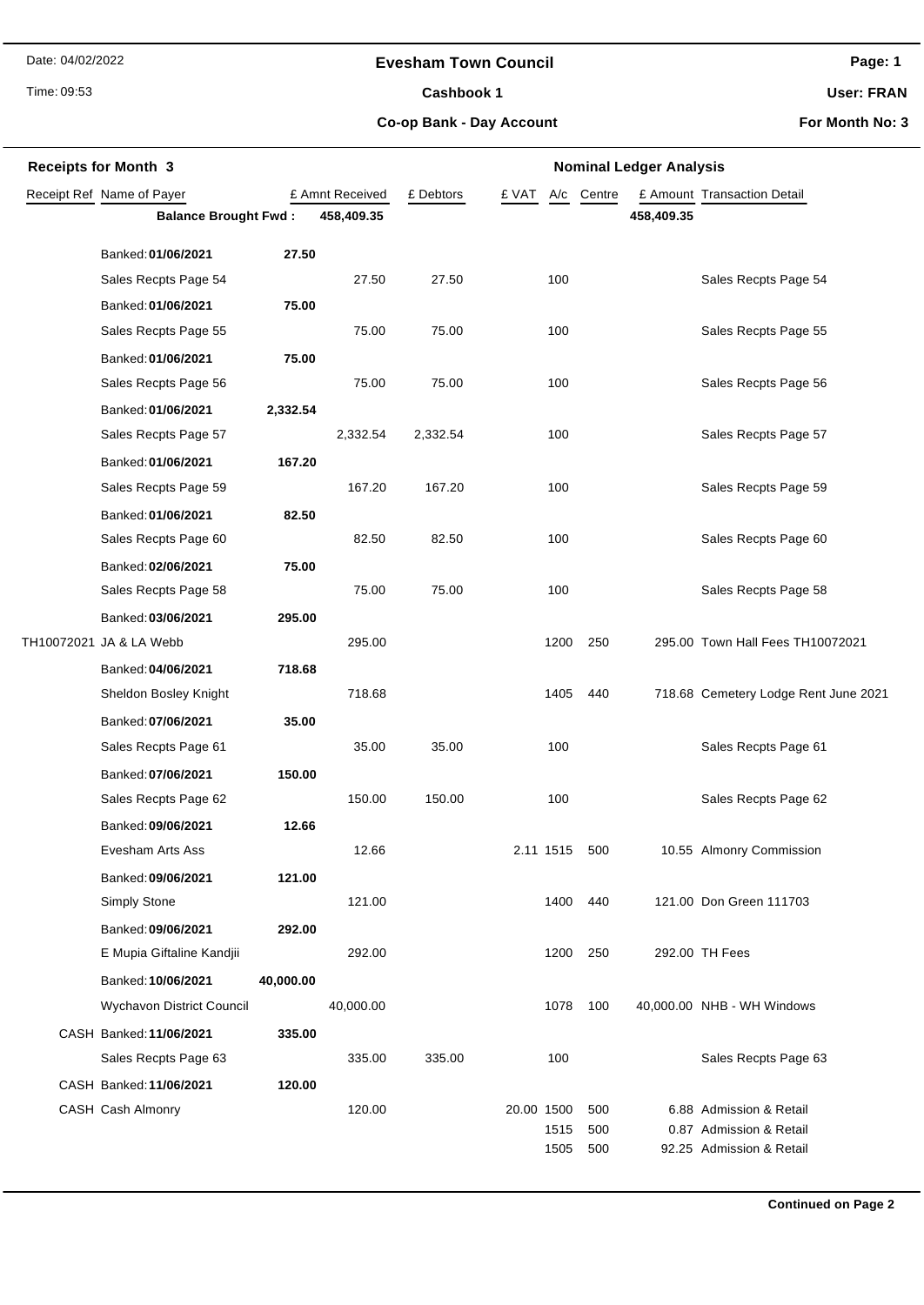Date: 04/02/2022

#### **Evesham Town Council**

Time: 09:53

# Cashbook 1

**Co-op Bank - Day Account**

**User: FRAN**

**Page: 2**

**For Month No: 3**

| <b>Receipts for Month 3</b> |                                 |             |                 | <b>Nominal Ledger Analysis</b> |              |        |            |                                         |  |  |
|-----------------------------|---------------------------------|-------------|-----------------|--------------------------------|--------------|--------|------------|-----------------------------------------|--|--|
|                             | Receipt Ref Name of Payer       |             | £ Amnt Received | £ Debtors                      | £ VAT<br>A/c | Centre |            | £ Amount Transaction Detail             |  |  |
|                             |                                 |             |                 |                                |              |        |            |                                         |  |  |
|                             | Banked: 15/06/2021              | 2,317.70    |                 |                                |              |        |            |                                         |  |  |
| correct er                  | Co-op Bank - Reserves Account   |             | 2,317.70        |                                | 205          |        |            | 2,317.70 Sums receipted to wrong cashbk |  |  |
|                             | Banked: 15/06/2021              | 116.69      |                 |                                |              |        |            |                                         |  |  |
|                             | Sales Recpts Page 68            |             | 116.69          | 116.69                         | 100          |        |            | Sales Recpts Page 68                    |  |  |
|                             | Banked: 16/06/2021              | 55.00       |                 |                                |              |        |            |                                         |  |  |
|                             | Sales Recpts Page 65            |             | 55.00           | 55.00                          | 100          |        |            | Sales Recpts Page 65                    |  |  |
|                             | Reverse Banked: 16/06/2021      | $-1,205.00$ |                 |                                |              |        |            |                                         |  |  |
|                             | Reverse Cheques banked          |             | $-1,205.00$     |                                | 1400         | 440    |            | -1,205.00 Reverse unknown cr frm Mth 2  |  |  |
|                             | CorrectMay Banked: 16/06/2021   | 1,205.00    |                 |                                |              |        |            |                                         |  |  |
|                             | Sales Recpts Page 66            |             | 1,205.00        | 1,205.00                       | 100          |        |            | Sales Recpts Page 66                    |  |  |
|                             | Banked: 22/06/2021              | 73.00       |                 |                                |              |        |            |                                         |  |  |
|                             | 5362 Simply Stone               |             | 73.00           |                                | 1400         | 440    |            | 73.00 Daly 5362 Fees                    |  |  |
|                             | Banked: 24/06/2021              | 200.00      |                 |                                |              |        |            |                                         |  |  |
|                             | Inv12021-4 Bromyard & District  |             | 200.00          |                                | 1510         | 500    |            | 200.00 Almonry School Visit             |  |  |
|                             | Banked: 29/06/2021              | 116.69      |                 |                                |              |        |            |                                         |  |  |
|                             | Sales Recpts Page 69            |             | 116.69          | 116.69                         | 100          |        |            | Sales Recpts Page 69                    |  |  |
|                             | Banked: 30/06/2021              | 2,332.54    |                 |                                |              |        |            |                                         |  |  |
|                             | Sales Recpts Page 70            |             | 2,332.54        | 2,332.54                       | 100          |        |            | Sales Recpts Page 70                    |  |  |
|                             | Banked: 30/06/2021              | 75.00       |                 |                                |              |        |            |                                         |  |  |
|                             | Sales Recpts Page 71            |             | 75.00           | 75.00                          | 100          |        |            | Sales Recpts Page 71                    |  |  |
|                             | Banked: 30/06/2021              | 1,532.11    |                 |                                |              |        |            |                                         |  |  |
|                             | Sumup - Almonry                 |             | 783.50          |                                | 130.58 1500  | 500    |            | 652.92 Alm Admission Income June        |  |  |
|                             | Sumup - Almonry                 |             | 329.13          |                                | 54.86 1505   | 500    |            | 274.27 Alm Retail Vatable               |  |  |
|                             | Sumup - Almonry                 |             | 134.97          |                                | 1505         | 500    |            | 134.97 Alm Retail non-vatable           |  |  |
|                             | Sumup - Almonry                 |             | 137.55          |                                | 1515         | 500    |            | 137.55 Almonry Commission               |  |  |
|                             | Sumup - Almonry                 |             | 48.25           |                                | 1515         | 500    |            | 48.25 GBAP - June 2021                  |  |  |
|                             | Sumup - Almonry                 |             | 125.00          |                                | 1400         | 440    |            | 125.00 Unknown Credit Card Receipt      |  |  |
|                             | Sumup - Almonry                 |             | $-2.11$         |                                | 4100         | 110    |            | -2.11 Sumup Fees ETC                    |  |  |
|                             | Sumup - Almonry                 |             | $-24.18$        |                                | 4900         | 500    |            | -24.18 SumUp Fees - Almonry             |  |  |
|                             | <b>Total Receipts for Month</b> | 51,732.81   |                 | 7,255.66                       | 207.55       |        | 44,269.60  |                                         |  |  |
|                             | <b>Cashbook Totals</b>          | 510,142.16  |                 | 7,255.66                       | 207.55       |        | 502,678.95 |                                         |  |  |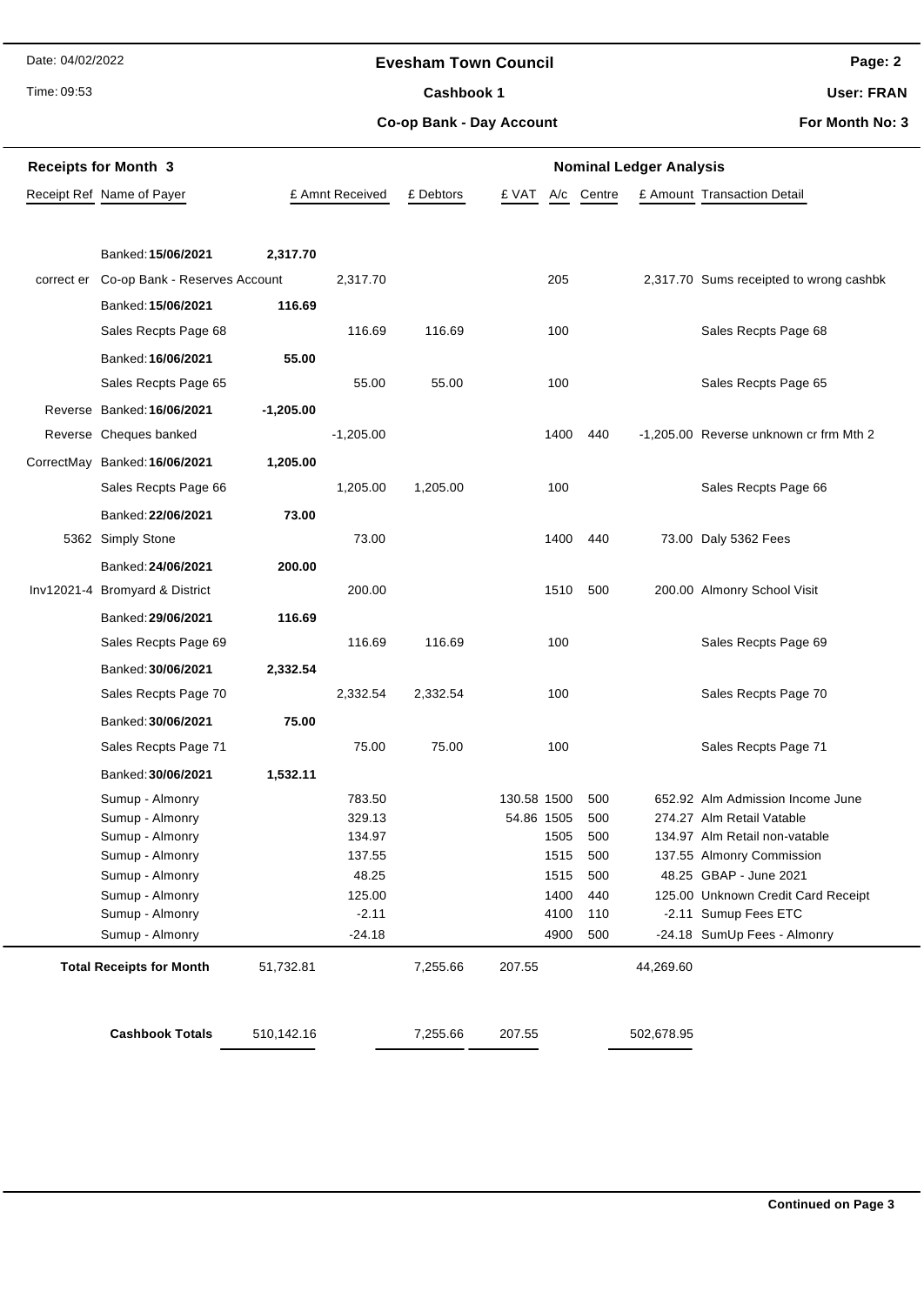#### **Evesham Town Council**

Time: 09:53

### Cashbook 1

**User: FRAN**

#### **Co-op Bank - Day Account**

**For Month No: 3**

|            | <b>Payments for Month 3</b>          |                        |                 |             | <b>Nominal Ledger Analysis</b> |      |            |  |                                      |
|------------|--------------------------------------|------------------------|-----------------|-------------|--------------------------------|------|------------|--|--------------------------------------|
| Date       | Payee Name                           | Reference £ Total Amnt |                 | £ Creditors | £ VAT                          |      | A/c Centre |  | £ Amount Transaction Detail          |
|            |                                      |                        |                 |             |                                |      |            |  |                                      |
| 05/05/2021 | Ashleigh Jayes                       | <b>TRANS</b>           | $-79.99$        |             |                                | 4075 | 110        |  | -79.99 Correction of Error           |
| 07/05/2021 | Ashleigh Jayes                       | <b>TNSFR</b>           | 79.99           |             |                                | 4075 | 110        |  | 79.99 Annual Sub Microsoft           |
| 01/06/2021 | <b>Wychavon District Council</b>     | DD June 10             | 454.00          | 454.00      |                                | 500  |            |  | Rates TC Office Full Year            |
| 01/06/2021 | Wychavon District Council            | DD June 7              | 43.00           | 43.00       |                                | 500  |            |  | <b>NNDR Bengeworth Cem</b>           |
| 01/06/2021 | Wychavon District Council            | DD June 11             | 948.00          | 948.00      |                                | 500  |            |  | <b>NNDR The Almonry</b>              |
| 01/06/2021 | Wychavon District Council            | DD June 4              | 18.00<br>122.00 | 18.00       |                                | 500  |            |  | <b>NNDR Hampton Cem</b>              |
| 01/06/2021 | Wychavon District Council            | DD June 8              |                 | 122.00      |                                | 500  |            |  | <b>NNDR Waterside Cem</b>            |
| 01/06/2021 | Wychavon District Council            | DD June 9              | 359.00          | 359.00      |                                | 500  |            |  | <b>NNDR Town Hall</b>                |
| 01/06/2021 | <b>Wychavon District Council</b>     | DD June 5              | 30.00           | 30.00       |                                | 500  |            |  | <b>NNDR Ad Roundabout</b><br>Listers |
| 01/06/2021 | <b>Wychavon District Council</b>     | DD June 6              | 30.00           | 30.00       |                                | 500  |            |  | NNDR Ad Roundabout Vale<br>Link      |
| 01/06/2021 | Driver & Vehicle Licensing Age       | DD June 1              | 23.18           | 23.18       |                                | 500  |            |  | BK65KFX                              |
| 01/06/2021 | Opus Energy                          | DD June 2              | 27.33           | 27.33       |                                | 500  |            |  | <b>Market Place Electricity</b>      |
| 01/06/2021 | EE                                   | DD June 12             | 26.71           | 26.71       |                                | 500  |            |  | Mobile 'phone June                   |
| 01/06/2021 | Co-operative Bank                    | <b>TNSFR</b>           | 1.00            |             |                                | 4100 | 110        |  | 1.00 Freq Statement Fee              |
| 01/06/2021 | <b>Fuel Card Services</b>            | DD June 3              | 55.12           | 55.12       |                                | 500  |            |  | Fuel                                 |
| 02/06/2021 | <b>Wallace House</b>                 | <b>TNSFR</b>           | 13,063.00       |             |                                | 4300 | 180        |  | 13,063.00 NHB - WH WIndows           |
| 04/06/2021 | Co-operative Bank                    | <b>TNSFR</b>           | 10.00           |             |                                | 4100 | 110        |  | 10.00 Service Charge                 |
| 04/06/2021 | Co-operative Bank                    | <b>TNSFR</b>           | 21.87           |             |                                | 4100 | 110        |  | 21.87 Commission                     |
| 07/06/2021 | <b>Fuel Card Services Ltd</b>        | DD June 13             | 196.37          | 196.37      |                                | 500  |            |  | <b>Diesel</b>                        |
| 07/06/2021 | Opus Energy                          | DD June 15             | 1,017.97        | 1,017.97    |                                | 500  |            |  | Elec Alm 20/04 to 20/05/21           |
| 07/06/2021 | Peninsula Business Services Lt       | DD June 14             | 52.20           | 52.20       |                                | 500  |            |  | No invoice found                     |
| 07/06/2021 | Co-operative Bank                    | <b>TNSFR</b>           | 1.00            |             |                                | 4100 | 110        |  | 1.00 Frequent Statement Fee          |
| 08/06/2021 | Zurich Municipal                     | 8/06                   | 8,689.89        | 8,689.89    |                                | 500  |            |  | Insurance 1/06/21 -<br>31/05/2022    |
| 11/06/2021 | <b>Keeley Cullen</b>                 | <b>TNSFR</b>           | 6.01            |             |                                | 4070 | 110        |  | 6.01 Reimburse cost of stamps        |
| 11/06/2021 | Vale of Evesham Historical Soc       | <b>TNSFR</b>           | 10.80           |             |                                | 4925 | 500        |  | 10.80 Commission payable             |
| 11/06/2021 | The Art Pad                          | <b>TNSFR</b>           | 11.40           |             |                                | 4925 | 500        |  | 11.40 Commission payable             |
| 11/06/2021 | REEVENTS - Historic Event Mgt        | <b>TNSFR</b>           | 15.00           |             |                                | 4925 | 500        |  | 15.00 Commission payable             |
| 11/06/2021 | Opus Energy                          | DD June 16             | 63.76           | 63.76       |                                | 500  |            |  | Mess Rm Elec 26/04-<br>26/05/21      |
| 11/06/2021 | Opus Energy                          | DD June 17             | 106.25          | 106.25      |                                | 500  |            |  | TH Elec 24/04 - 26/05/21             |
| 11/06/2021 | <b>TTB Supplies</b>                  | 11/06                  | 11.02           | 11.02       |                                | 500  |            |  | Wooden Handles                       |
| 11/06/2021 | David Whyman Map Sales               | 11/06                  | 7.79            | 7.79        |                                | 500  |            |  | 2 no AA 50 Walks                     |
|            | 11/06/2021 Simon de Montfort Society | <b>TNSFR</b>           | 28.42           |             |                                | 4925 | 500        |  | 28.42 Sales & Commission<br>payable  |
| 11/06/2021 | Ashleigh Jayes                       | <b>TRANS</b>           | 41.42           |             |                                | 4915 | 500        |  | 39.92 Reimburse Expenses             |
|            |                                      |                        |                 |             |                                | 4070 | 500        |  | 1.50 Reimburse Expenses              |
|            | 11/06/2021 LHR Property Partnership  | 31.96                  | 31.96           | 31.96       |                                | 500  |            |  | Recharge Water 21/03-<br>28/05/21    |
| 11/06/2021 | Amber Locks                          | 1926                   | 66.00           | 66.00       |                                | 500  |            |  | Gain Entry to Unit                   |
| 11/06/2021 | Saint-Gobain Building Disribut       | 140440                 | 106.22          | 106.22      |                                | 500  |            |  | <b>MDF</b>                           |
|            | 11/06/2021 Avonside Motors           | 63055                  | 188.68          | 188.68      |                                | 500  |            |  | Intermediate Service<br>BK65KFX      |
|            | 11/06/2021 SSE Southern Electric     | 12510(1)               | 193.52          | 193.52      |                                | 500  |            |  | <b>UMS Footlight</b>                 |
| 11/06/2021 | <b>SSE Southern Electric</b>         | 12510(2)               | 200.40          | 200.40      |                                | 500  |            |  | <b>UMS Footlight</b>                 |
| 11/06/2021 | Smart Cut Itd                        | 14485                  | 240.00          | 240.00      |                                | 500  |            |  | Grass Cut - Playing fiels etc        |
| 11/06/2021 | filta Environmental                  | 21/22                  | 340.00          | 340.00      |                                | 500  |            |  | Sewage Treatment                     |
|            |                                      |                        |                 |             |                                |      |            |  | Servicing                            |

**Continued on Page 4**

**Page: 3**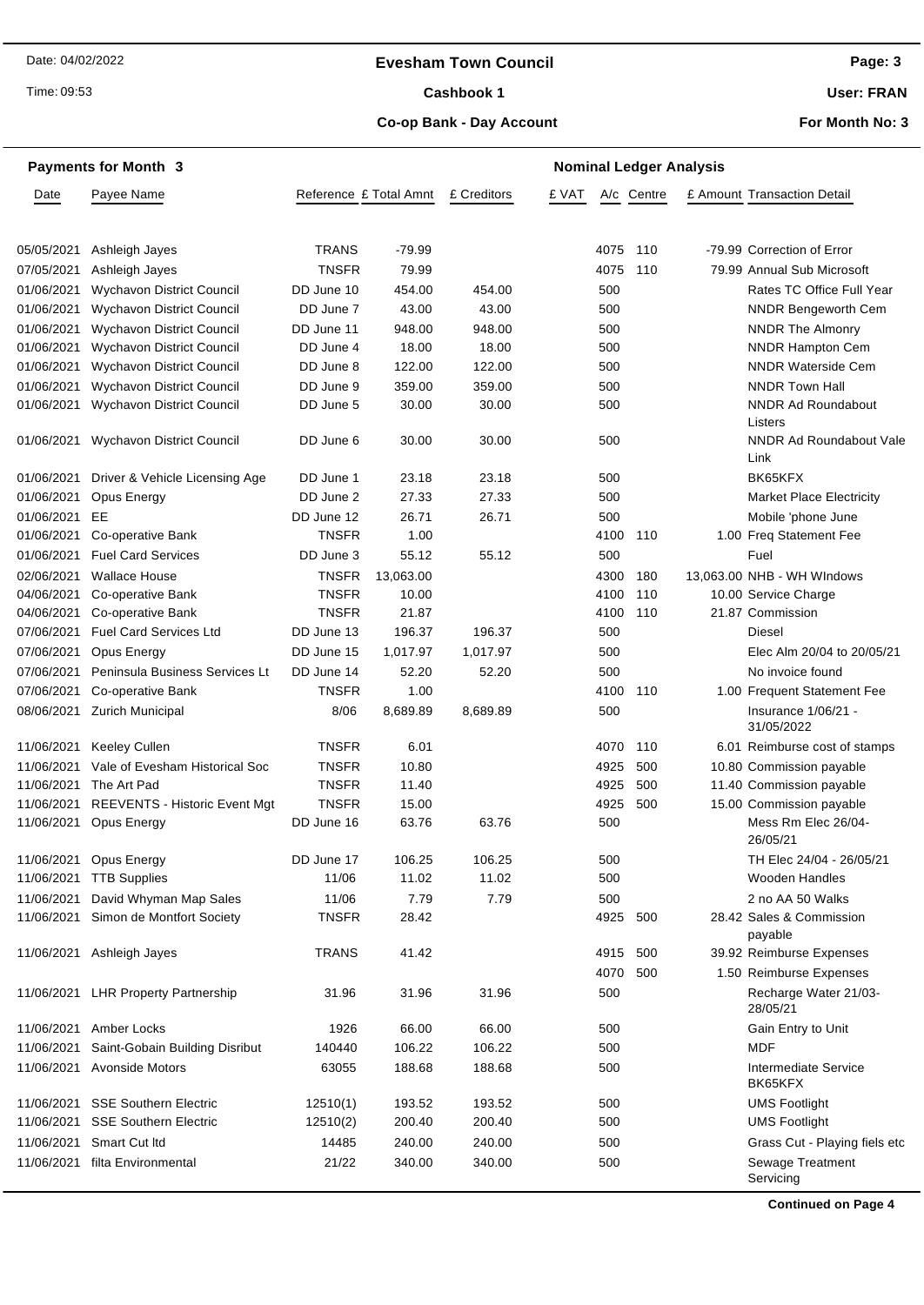#### **Evesham Town Council**

Time: 09:53

#### Cashbook 1

**Page: 4**

**User: FRAN**

#### **Co-op Bank - Day Account**

**For Month No: 3**

|                    | <b>Payments for Month 3</b>             |                        | <b>Nominal Ledger Analysis</b> |             |           |      |            |  |                                           |
|--------------------|-----------------------------------------|------------------------|--------------------------------|-------------|-----------|------|------------|--|-------------------------------------------|
| Date               | Payee Name                              | Reference £ Total Amnt |                                | £ Creditors | £ VAT     |      | A/c Centre |  | £ Amount Transaction Detail               |
|                    |                                         |                        |                                |             |           |      |            |  |                                           |
| 11/06/2021         | Pete Bott Skips Ltd                     | 14821                  | 456.00                         | 456.00      |           | 500  |            |  | SKips JUne 2021                           |
| 11/06/2021         | <b>OHMS Ltd</b>                         | 11/06                  | 465.31                         | 465.31      |           | 500  |            |  | Parts & Repairs - Snapper                 |
| 11/06/2021         | <b>Quadient UK Ltd</b>                  | 815373113              | 511.09                         | 511.09      |           | 500  |            |  | Postage recredits & interest              |
| 11/06/2021         | Loxstone Ltd                            | 151                    | 780.00                         | 780.00      |           | 500  |            |  | Assisted access for<br>inspection         |
|                    | 11/06/2021 Time Assured Ltd             | 21039                  | 1,752.00                       | 1,752.00    |           | 500  |            |  | Almonry repairs to Floral<br>Cloc         |
| 11/06/2021         | <b>LGRC Associates Ltd</b>              | 11196                  | 4,486.44                       | 4,486.44    |           | 500  |            |  | Locum Clerk Services &<br>Expense         |
| 11/06/2021         | Waterplus                               | 19642                  | 5.29                           | 5.29        |           | 500  |            |  | Water supply                              |
| 11/06/2021         | <b>Water Plus</b>                       | 7001050747             | 67.90                          | 67.90       |           | 500  |            |  | Water supply Common Rd<br>Allots          |
| 11/06/2021         | <b>Water Plus</b>                       | 19512                  | 159.14                         | 159.14      |           | 500  |            |  | Water charges - Almonry                   |
| 11/06/2021         | Newsquest Media Group                   | 124934                 | 150.00                         | 150.00      |           | 500  |            |  | Overdue                                   |
| 11/06/2021         | <b>BHGS Ltd</b>                         | 7802                   | 162.40                         | 162.40      |           | 500  |            |  | Grassseed, loppers &<br>bowsaw            |
| 11/06/2021         | The Knight Shop                         | refund                 | $-32.00$                       | $-32.00$    |           | 500  |            |  | <b>REFUND</b>                             |
| 11/06/2021         | Ashleigh Jayes                          | <b>TNSFR</b>           | $-41.42$                       |             |           | 4915 | 500        |  | -39.92 correction                         |
|                    |                                         |                        |                                |             |           | 4070 | 500        |  | -1.50 correction                          |
| 11/06/2021         | Ashleigh Jayes                          | <b>TNSFR</b>           | 79.99                          |             |           | 4080 | 110        |  | 79.99 Refund Microsoft SUb                |
|                    | 11/06/2021 Alexander Bear               | <b>TNSFR</b>           | 41.42                          |             |           | 4915 | 500        |  | 39.92 Reimburse Expenses                  |
|                    |                                         |                        |                                |             |           | 4070 | 500        |  | 1.50 Reimburse Expenses                   |
| 14/06/2021         | Co-operative Bank                       | <b>TNSFR</b>           | 1.00                           |             |           | 4100 | 110        |  | 1.00 Frequent Satement Fee                |
| 14/06/2021         | <b>Fuel Card Services Ltd</b>           | DD june 18             | 97.87                          | 97.87       |           | 500  |            |  | Fuel                                      |
| 14/06/2021         | Mainstream Digital Ltd                  | DD June 19             | 237.01                         | 237.01      |           | 500  |            |  | Analogue 1/4ly Rental frm<br>28/5         |
| 14/06/2021         | Mainstream Digital Ltd                  | dd jUNE 19             | 234.35                         | 234.35      |           | 500  |            |  | 01386446944 1/4ly rental<br>plus          |
| 14/06/2021         | Mainstream Digital                      | Dd June 19             | 43.49                          | 43.49       |           | 500  |            |  | 01386442489 I/4ly rental                  |
| 14/06/2021         | <b>Mainstream Digital</b>               | dd June 19             | 43.49                          | 43.49       |           | 500  |            |  | 01386446296                               |
| 14/06/2021         | Peninsula Business Services Lt          | DD June 20             | 184.00                         | 184.00      |           | 500  |            |  | <b>JUNE 2021</b>                          |
| 16/06/2021 Sage UK |                                         | DD June 21             | 381.60                         | 381.60      |           | 500  |            |  | Sage Charges June 2021                    |
|                    | 21/06/2021 Co-operative Bank            | <b>TNSFR</b>           | 1.00                           |             |           | 4100 | - 110      |  | 1.00 Frequent Statement Fee               |
| 24/06/2021         | Payroll                                 | <b>TNSFR</b>           | 17,074.03                      |             |           | 520  |            |  | 17,074.03 Total Net Pay June 2021         |
| 24/06/2021         | Peninsula Business Services Lt          | DDJune 22              | 131.56                         | 131.56      |           | 500  |            |  | Services undr agreement<br>541248         |
| 28/06/2021         | Co-operative Bank                       | <b>TNSFR</b>           | 1.00                           |             |           | 4100 | 110        |  | 1.00 Frequent Statement Fee               |
| 28/06/2021         | Opus Energy                             | DD June 23             | 23.73                          | 23.73       |           | 500  |            |  | <b>Electricity Supply Market</b><br>Plac  |
| 28/06/2021         | <b>Fuel Card Services Ltd</b>           | DD June 24             | 127.82                         | 127.82      |           | 500  |            |  | Fuel                                      |
| 30/06/2021         | Lucy Webb                               | <b>TNSFR</b>           | 295.00                         |             |           | 1200 | 250        |  | 295.00 Refund ref TH Bkg 10/07            |
| 30/06/2021         | Evesham Riverside                       | <b>TRANS</b>           | 3,600.00                       |             |           | 4320 | 180        |  | 3,600.00 NHB Payment                      |
| 30/06/2021 HMRC    |                                         | <b>TNSFR</b>           | 4,246.12                       |             |           | 520  |            |  | 4,246.12 PAYE & NIC June 2021             |
| 30/06/2021         | Worcestershire CC Pensions              | <b>TNSFR</b>           | 6,453.89                       |             |           | 520  |            |  | 6,453.89 ER & EE Pension Contribs<br>June |
|                    | 30/06/2021 TJ Morris Ltd (Karen Harper) | <b>TRANS</b>           | 1.99                           |             | 0.33 4805 |      | 440        |  | 1.66 Refund expenses                      |
| 30/06/2021         | <b>Brandon Hire Station/Hire Stat</b>   | 30 Jun 1               | 60.88                          | 60.88       |           | 500  |            |  | Unknown                                   |
| 30/06/2021         | <b>Bullivant Media Ltd</b>              | 30 june 2              | 82.20                          | 82.20       |           | 500  |            |  | Advertisements                            |
| 30/06/2021         | Smart Cut Itd                           | 30 June 3              | 240.00                         | 240.00      |           | 500  |            |  | Playing Fields etc cut<br>11/6/21         |

**Continued on Page 5**